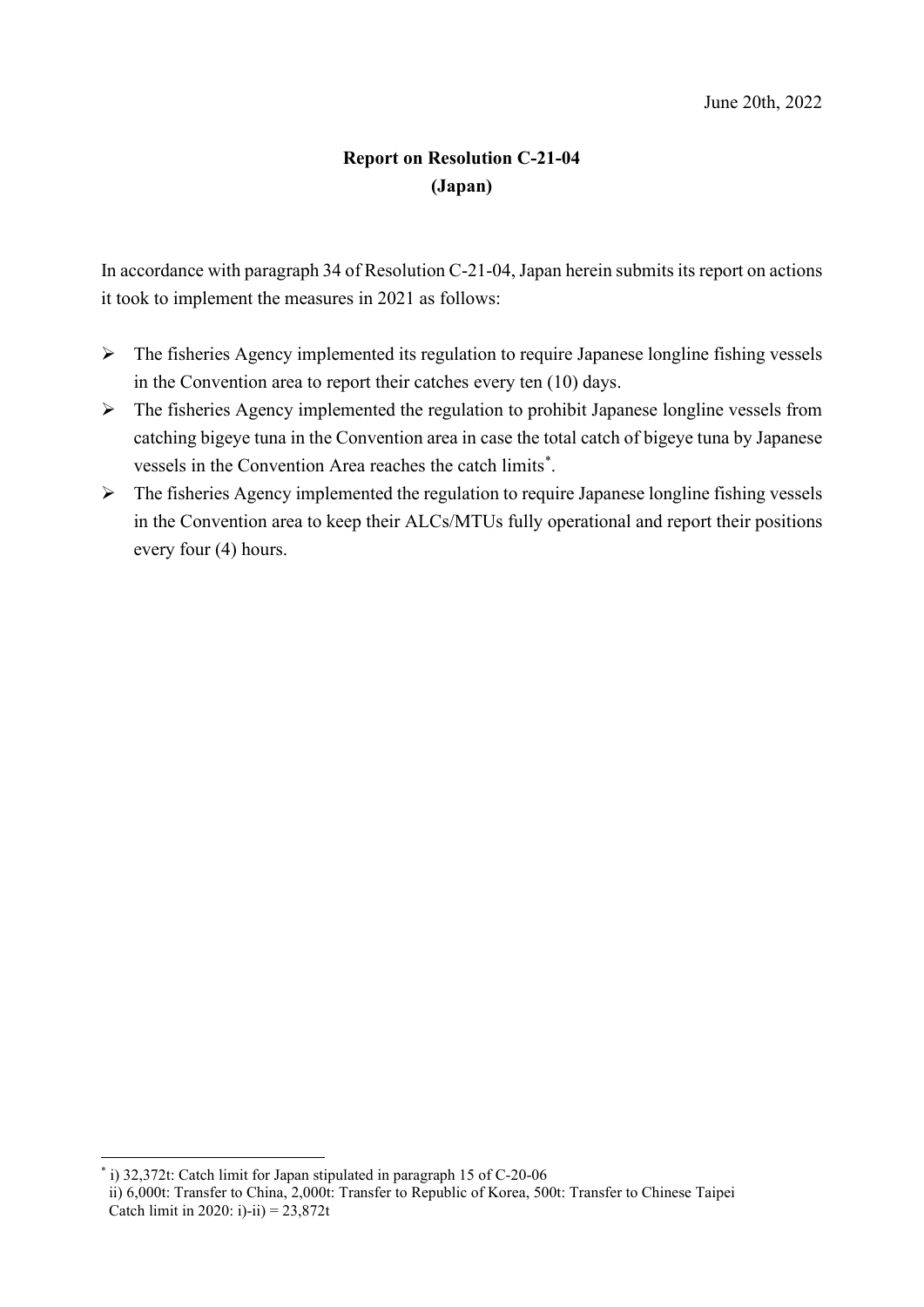## **Report on Resolution C-20-06 (Japan)**

In accordance with paragraph 20 of Resolution C-20-06, Japan reports the Director on actions it took to implement the measure in 2020 as follows:

- $\triangleright$  The fisheries Agency maintained the regulation to require Japanese longline fishing vessels in the Convention area to report their catch every ten (10) days.
- The fisheries Agency maintained the regulation to prohibit Japanese longline vessels from catching bigeye tuna in the Convention area in case the total catch of bigeye tuna by Japanese vessels in the Convention Area reaches the catch limits\* .
- $\triangleright$  The fisheries Agency maintained the regulation to require Japanese longline fishing vessels in the Convention area to keep their ALCs/MTUss fully operaional and report their positions every four (4) hours.

\* i) 32,372t: Catch limit for Japan stipulated in paragraph 15 of C-20-06

ii) 6,000t: Transfer to China, 2,000t: Transfer to Republic of Korea, 500t: Transfer to Chinese Taipei Catch limit in 2020: i)-ii) =  $23,872t$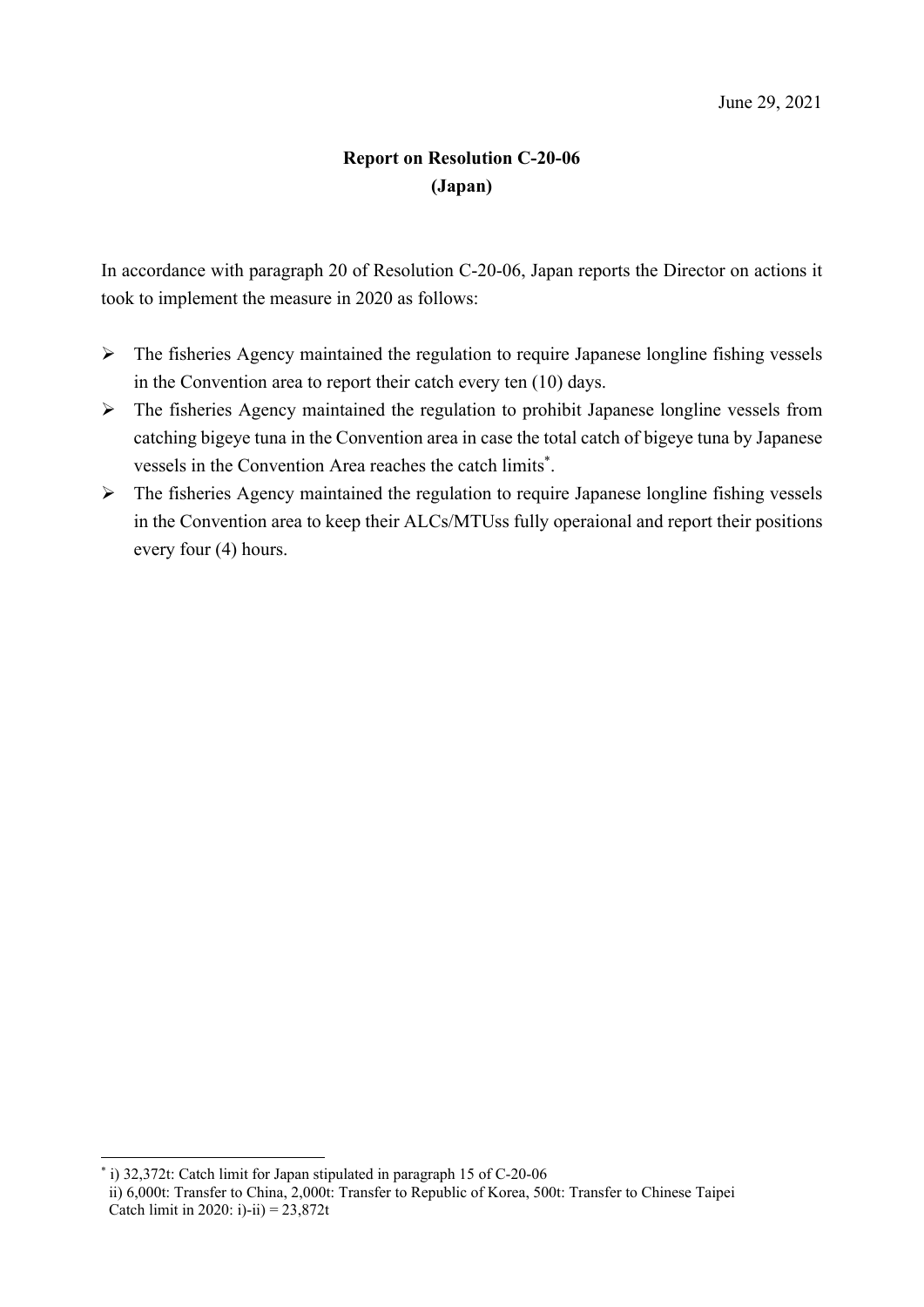## Report on Resolution C-17-02 (Japan)

In accordance with paragraph 21 of Resolution C-17-02, Japan reports the Director on actions it took to implement the measure in 2019 as follows:

- $\triangleright$  The fisheries Agency maintained the regulation to require Japanese longline fishing vessels in the Convention area to report their catch every 10 days.
- The fisheries Agency maintained the regulation to prohibit Japanese longline vessels from catching bigeye tuna in the Convention area in case the total catch of bigeye tuna by Japanese vessels in the Convention Area reaches the catch limits\* .
- $\triangleright$  The fisheries Agency maintained the regulation to require Japanese longline fishing vessels in the Convention area to keep their ALCs/MTUss fully operaional and report their positions every four (4) hours.

\*

①32,372t: Catch limit for Japan stipulated in paragraph 16 of C-17-02

②6,000t: Transfer to China, 2,000t: Transfer to Republic of Korea, 500t: Transfer to Chinese Taipei Catch limit in 2020:  $(1)$ - $(2)$  = 23,872t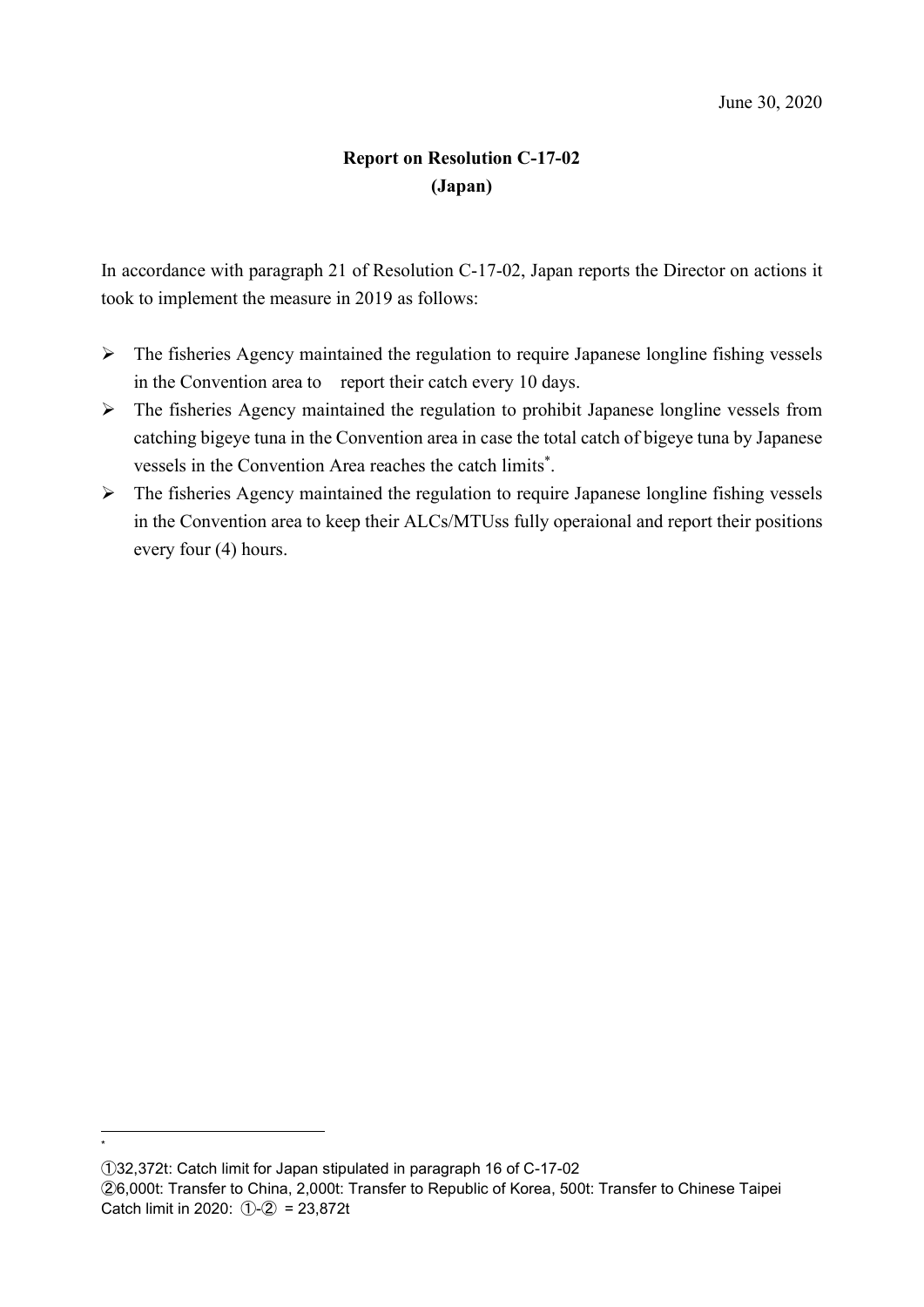# **Report on Resolution C-17-02 (Japan)**

In accordance with paragraph 21 of Resolution C-17-02, Japan reports the Director actions taken to implement the measure in 2018 as follows:

- $\triangleright$  Mandatory reporting system to Japanese vessels (all of them are longliners) has implemented to collect catch data.
- $\triangleright$  The Minister of Agriculture, Forestry and Fisheries, in accordance with a relevant domestic law, prohibits catches of bigeye tuna in the remaining days of that year when total annual catches of bigeye tuna by Japanese vessels in the Convention Area reaches the catch limits[\\*](#page-3-0) .
- $\triangleright$  Satellite-based vessel monitoring system has been operated since January 1, 2005. All Japanese vessels operating in the Convention Area are required to keep their ALCs activated and continue to report to the Ministry of Agriculture, Forestry and Fisheries every four (4) hours.

One (1) patrol vessel was dispatched to the Convention area in 2018 in order to monitor the compliance of Japanese vessels toward all relevant IATTC conservation and management measures.

\*

<span id="page-3-0"></span>①32,372t: Catch limit stipulated in paragraph 16 of C-17-02 ②6,000t: Transfer to China, 2,000t: Transfer to Republic of Korea Catch limit in 2019:  $(1)$ - $(2)$  = 24,372t